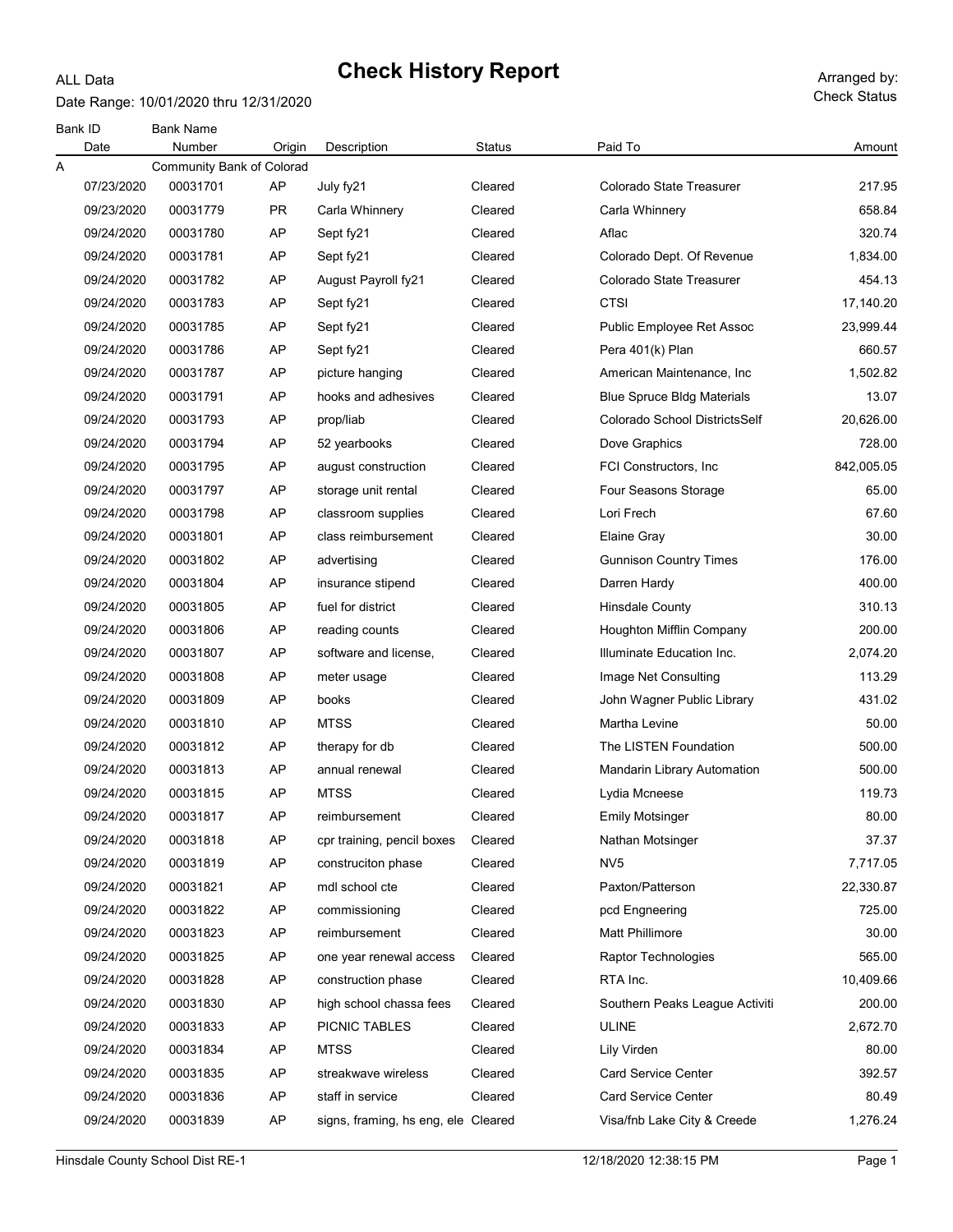### ALL Data Date Range: 10/01/2020 thru 12/31/2020

Check Status

| Bank ID<br><b>Bank Name</b>                                                                            |            |
|--------------------------------------------------------------------------------------------------------|------------|
| Paid To<br>Date<br>Number<br>Description<br><b>Status</b><br>Origin                                    | Amount     |
| 09/24/2020<br>00031840<br>AP<br><b>Card Service Center</b><br>Cleared<br>two statements                | 3,796.85   |
| ZOOM ID<br>00031842<br>AP<br>Cleared<br>09/24/2020<br>14er safety masks                                | 1,104.00   |
| AP<br>10/01/2020<br>00031843<br>Cleared<br>Colo High School Activities As<br>fy21 hs activities        | 2,030.00   |
| AP<br>10/01/2020<br>00031844<br>Cleared<br>initial planning and<br>Lynne Ikach, PHD                    | 275.00     |
| AP<br>10/01/2020<br>00031845<br>Kate Kauper, PHD<br>block planning and check<br>Cleared                | 325.00     |
| 10/01/2020<br>00031846<br>AP<br>The Paper Clip<br>hand san<br>Cleared                                  | 655.10     |
| 10/21/2020<br>00031847<br><b>PR</b><br>Cameron Crump<br>Cleared<br>Cameron Crump                       | 199.24     |
| <b>PR</b><br>10/21/2020<br>00031848<br>Caron Jones<br>Cleared<br>Caron Jones                           | 39.85      |
| 10/21/2020<br><b>PR</b><br>Jennifer Reinhardt<br>Cleared<br>Jennifer Reinhardt<br>00031849             | 2,673.44   |
| 10/21/2020<br>00031850<br><b>PR</b><br>Carla Whinnery<br>Cleared<br>Carla Whinnery                     | 658.84     |
| AP<br>10/21/2020<br>00031851<br>Cleared<br>Aflac<br>October fy21                                       | 320.74     |
| AP<br>10/21/2020<br>Cleared<br>00031852<br>October fy21<br>Colorado Dept. Of Revenue                   | 1,882.00   |
| 10/21/2020<br>AP<br>Cleared<br>00031853<br>October fy21<br>First Natl Bank Of Lake City                | 6,921.13   |
| 10/21/2020<br>00031854<br>AP<br>Cleared<br>October fy21<br>Public Employee Ret Assoc                   | 24,855.54  |
| AP<br>10/21/2020<br>Cleared<br>Pera 401(k) Plan<br>00031855<br>October fy21                            | 660.57     |
| AP<br>10/21/2020<br>Cleared<br>00031856<br>Amerigas<br>propane                                         | 906.32     |
| AP<br>10/21/2020<br>00031857<br>moving into new building<br>Cleared<br>Bailey's Moving and Storage     | 23,882.50  |
| 10/21/2020<br>00031858<br>AP<br><b>Blue Spruce Bldg Materials</b><br>bolts, door stops, etc<br>Cleared | 56.32      |
| 10/21/2020<br>00031859<br>AP<br>Cleared<br>legal services<br>Caplan and Earnest Ilc                    | 492.00     |
| AP<br>10/21/2020<br>00031860<br>line charges<br>Cleared<br>Century Link                                | 291.37     |
| 10/21/2020<br>AP<br>Cleared<br><b>Courtney Bullard</b><br>00031861<br>title IX training                | 598.00     |
| 10/21/2020<br>AP<br>prop/liab ins for renovation Cleared<br>Colorado School DistrictsSelf<br>00031862  | 35,768.00  |
| AP<br>10/21/2020<br>00031863<br>staff insurance<br>Cleared<br><b>CTSI</b>                              | 19,878.60  |
| 10/21/2020<br>AP<br>00031864<br>yearly subscription<br>Cleared<br>Discover Magazine                    | 26.92      |
| 10/21/2020<br>AP<br>Cleared<br>FCI Constructors, Inc.<br>00031865<br>construction                      | 475,201.55 |
| 10/21/2020<br>00031866<br>AP<br>Cleared<br>Lori Frech<br>behavior incentives                           | 21.62      |
| 10/21/2020<br>AP<br>00031867<br>archiving email, etc<br>Cleared<br>Gaggle                              | 780.00     |
| 10/21/2020<br>soccer field electric<br>00031868<br>AP<br>Cleared<br><b>Gunnison County Elec Assoc</b>  | 2,904.69   |
| 10/21/2020<br>00031869<br><b>AP</b><br>Cleared<br>insurance stipend<br>Darren Hardy                    | 400.00     |
| 10/21/2020<br>00031870<br>AP<br><b>Hinsdale County</b><br>fuel<br>Cleared                              | 111.79     |
| AP<br>10/21/2020<br>00031871<br>Cleared<br>Karen Hooper<br>reimbursement                               | 30.00      |
| 10/21/2020<br>00031872<br>AP<br>Cleared<br>Image Net Consulting<br>cairady meter                       | 57.54      |
| 10/21/2020<br>00031873<br>AP<br>Cleared<br>John Wagner Public Library<br>books                         | 319.22     |
| 10/21/2020<br>00031874<br>AP<br>cleaning cart and supplies Cleared<br>Jon-Don                          | 5,998.81   |
| NV <sub>5</sub><br>10/21/2020<br>00031875<br>AP<br>Cleared<br>construction phase                       | 7,563.81   |
| 10/21/2020<br>00031876<br>AP<br>new furniture for the build<br>Cleared<br>OfficeScapes                 | 232,711.91 |
| 10/21/2020<br>00031877<br>AP<br>Ott to Print Green, Inc.<br>printing for district<br>Cleared           | 550.00     |
| 10/21/2020<br>00031878<br>AP<br>engineering work<br>Cleared<br>pcd Engneering                          | 1,125.00   |
| 10/21/2020<br>00031879<br>AP<br>Cleared<br>RTA Inc.<br>construction phase                              | 6,009.66   |
| 10/21/2020<br>00031880<br>AP<br>school corner<br>Cleared<br>Silver World Publishing                    | 476.00     |
| 10/21/2020<br>00031881<br>AP<br>winterize soccer field<br>Cleared<br>Your Sprinkler Company            | 75.00      |
| Utah's Sanitation<br>10/21/2020<br>00031882<br>AP<br>Cleared<br>trash removal                          | 15.00      |

Hinsdale County School Dist RE-1 12/18/2020 12:38:15 PM Page 2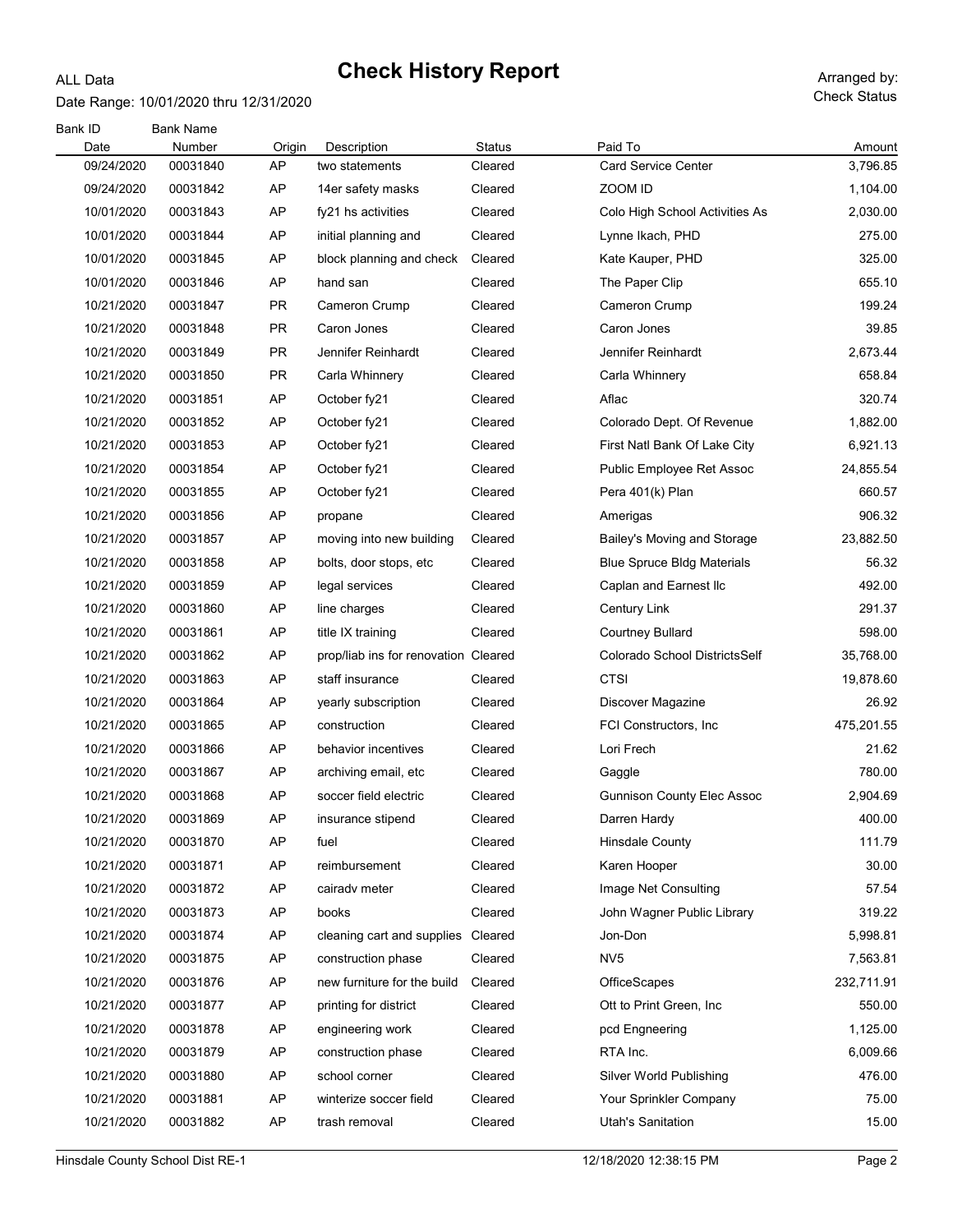#### Date Range: 10/01/2020 thru 12/31/2020

ALL Data

| Bank ID<br>Date | <b>Bank Name</b><br>Number | Origin    | Description                         | <b>Status</b> | Paid To                           | Amount    |
|-----------------|----------------------------|-----------|-------------------------------------|---------------|-----------------------------------|-----------|
| 10/21/2020      | 00031883                   | AP        | puzzles, duct tape, craft           | Cleared       | <b>Card Service Center</b>        | 87.93     |
| 10/21/2020      | 00031884                   | AP        | case, facility, background          | Cleared       | <b>Card Service Center</b>        | 276.86    |
| 10/21/2020      | 00031885                   | AP        | climb, senior lock in,              | Cleared       | <b>TIB Card Service Center</b>    | 219.46    |
| 10/21/2020      | 00031886                   | AP        | classroom supplies, office, Cleared |               | FNB of Lake City and Creede       | 185.85    |
| 10/21/2020      | 00031887                   | AP        | mats for building,                  | Cleared       | Visa/fnb Lake City & Creede       | 800.83    |
| 10/21/2020      | 00031888                   | AP        | tech, phones, supplies              | Cleared       | <b>Card Service Center</b>        | 1,424.78  |
| 10/21/2020      | 00031889                   | AP        | book where online sub               | Cleared       | <b>Web Clarity</b>                | 277.00    |
| 10/21/2020      | 00031890                   | AP        | stipend                             | Cleared       | Sarah Kem                         | 450.00    |
| 10/21/2020      | 00031891                   | AP        | stipend                             | Cleared       | Dan Scroggins                     | 450.00    |
| 10/21/2020      | DD.341                     | PR        | October fy21                        | Cleared       | October fy21                      | 59,094.26 |
| 10/21/2020      | DD.342                     | PR        | emily extra hours payroll           | Cleared       | emily extra hours payroll         | 725.25    |
| 11/19/2020      | 00031892                   | PR        | Cameron Crump                       | Cleared       | Cameron Crump                     | 619.85    |
| 11/19/2020      | 00031894                   | <b>PR</b> | Jennifer Reinhardt                  | Cleared       | Jennifer Reinhardt                | 2,673.44  |
| 11/19/2020      | 00031895                   | <b>PR</b> | Carla Whinnery                      | Cleared       | Carla Whinnery                    | 658.84    |
| 11/19/2020      | 00031897                   | AP        | November fy21                       | Cleared       | Colorado Dept. Of Revenue         | 1,984.00  |
| 11/19/2020      | 00031898                   | AP        | November fy21                       | Cleared       | First Natl Bank Of Lake City      | 7,266.11  |
| 11/19/2020      | 00031899                   | AP        | November fy21                       | Cleared       | Public Employee Ret Assoc         | 25,717.48 |
| 11/19/2020      | 00031901                   | AP        | window envelopes                    | Cleared       | <b>B&amp;b Printing</b>           | 122.00    |
| 11/19/2020      | 00031902                   | AP        | caulk, plunger                      | Cleared       | <b>Blue Spruce Bldg Materials</b> | 53.71     |
| 11/19/2020      | 00031904                   | AP        | shuttlecocks                        | Cleared       | <b>Bsn Sports</b>                 | 21.06     |
| 11/19/2020      | 00031906                   | AP        | on line classes for                 | Cleared       | Colorado Digital Learning Solu    | 10,070.00 |
| 11/19/2020      | 00031907                   | AP        | line charges                        | Cleared       | <b>Century Link</b>               | 1,150.68  |
| 11/19/2020      | 00031908                   | AP        | staff insurance                     | Cleared       | CTSI                              | 18,084.10 |
| 11/19/2020      | 00031911                   | AP        | ht-70 brake work, heater            | Cleared       | <b>FILE AUTOMOTIVE</b>            | 1,039.44  |
| 11/19/2020      | 00031913                   | AP        | soccer field                        | Cleared       | <b>Gunnison County Elec Assoc</b> | 31.50     |
| 11/19/2020      | 00031914                   | AP        | Pay for Mountaineer                 | Cleared       | <b>Brian Graham</b>               | 44.40     |
| 11/19/2020      | 00031915                   | AP        | <b>MTSS</b>                         | Cleared       | Rebecca Hall                      | 50.00     |
| 11/19/2020      | 00031919                   | AP        | canon meter total                   | Cleared       | Image Net Consulting              | 82.68     |
| 11/19/2020      | 00031921                   | AP        | books                               | Cleared       | John Wagner Public Library        | 306.31    |
| 11/19/2020      | 00031922                   | AP        | 20 gal wet/dry vac                  | Cleared       | Jon-Don                           | 701.36    |
| 11/19/2020      | 00031923                   | AP        | <b>MTSS</b>                         | Cleared       | Sarah Kem                         | 50.00     |
| 11/19/2020      | 00031924                   | AP        | mtss                                | Cleared       | Martha Levine                     | 50.00     |
| 11/19/2020      | 00031928                   | AP        | november billing                    | Cleared       | NV <sub>5</sub>                   | 3,938.00  |
| 11/19/2020      | 00031929                   | AP        | credit and invoice                  | Cleared       | OfficeScapes                      | 21,778.10 |
| 11/19/2020      | 00031930                   | AP        | deodorant                           | Cleared       | The Paper Clip                    | 588.75    |
| 11/19/2020      | 00031932                   | AP        | <b>MTSS</b>                         | Cleared       | Caitlyn Rhodes                    | 50.00     |
| 11/19/2020      | 00031933                   | AP        | advertising                         | Cleared       | Silver World Publishing           | 561.00    |
| 11/19/2020      | 00031934                   | AP        | elem halloween                      | Cleared       | Debra Stephens                    | 54.41     |
| 11/19/2020      | 00031935                   | AP        | pizza party                         | Cleared       | <b>SYSCO</b>                      | 86.95     |
| 11/19/2020      | 00031936                   | AP        | soccer field watering for           | Cleared       | Town Of Lake City                 | 997.50    |
| 11/19/2020      | 00031937                   | AP        | dumpster yardage                    | Cleared       | Utah's Sanitation                 | 437.50    |
| 11/19/2020      | 00031938                   | AP        | <b>MTSS</b>                         | Cleared       | Lily Virden                       | 50.00     |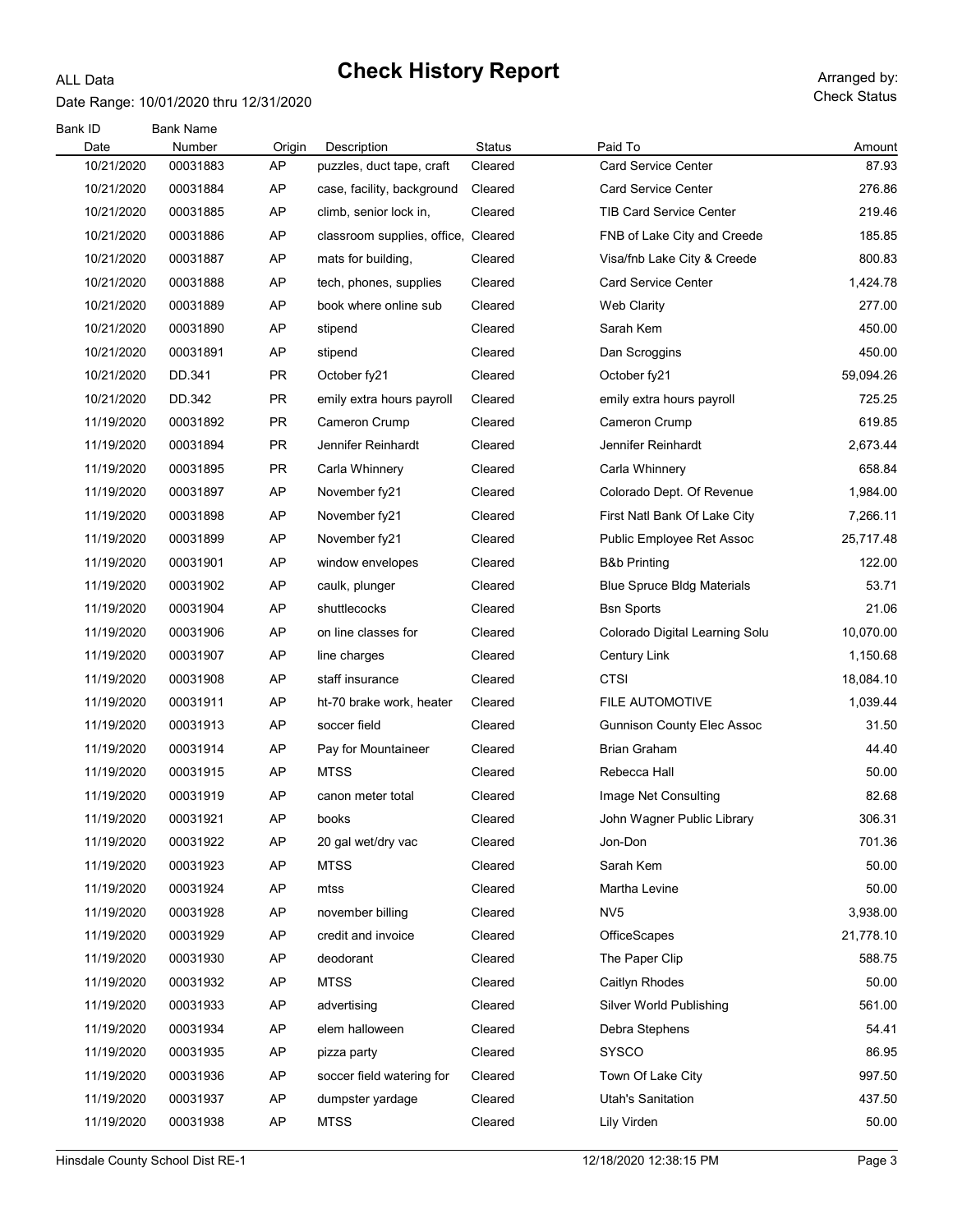### Date Range: 10/01/2020 thru 12/31/2020

ALL Data

| Bank ID<br>Date | <b>Bank Name</b><br>Number | Origin    | Description                               | Status      | Paid To                           | Amount     |
|-----------------|----------------------------|-----------|-------------------------------------------|-------------|-----------------------------------|------------|
| 11/19/2020      | 00031939                   | AP        | science, cross country,                   | Cleared     | <b>Card Service Center</b>        | 592.37     |
| 11/19/2020      | 00031940                   | AP        | facility, supt meeting                    | Cleared     | <b>Card Service Center</b>        | 342.75     |
| 11/19/2020      | 00031941                   | AP        | CTE, counselor, NHS                       | Cleared     | <b>TIB Card Service Center</b>    | 406.06     |
| 11/19/2020      | 00031942                   | AP        | office supplies, custodial,               | Cleared     | FNB of Lake City and Creede       | 1,530.00   |
| 11/19/2020      | 00031944                   | AP        | tech, subscription                        | Cleared     | <b>Card Service Center</b>        | 160.44     |
| 11/19/2020      | 00031946                   | AP        | construction field testing                | Cleared     | Yeh & Associates                  | 4,552.75   |
| 11/19/2020      | DD.343                     | PR        | November fy21                             | Cleared     | November fy21                     | 61,454.20  |
| 11/19/2020      | 00031893                   | <b>PR</b> | Toni Painter                              | Outstanding | <b>Toni Painter</b>               | 88.55      |
| 11/19/2020      | 00031896                   | AP        | November fy21                             | Outstanding | Aflac                             | 320.74     |
| 11/19/2020      | 00031900                   | AP        | November fy21                             | Outstanding | Pera 401(k) Plan                  | 660.57     |
| 11/19/2020      | 00031903                   | AP        | drilling holes for bike racks Outstanding |             | Booey Bolger                      | 120.00     |
| 11/19/2020      | 00031905                   | AP        | phil virden delegate                      | Outstanding | Colo Assoc Of School Boards       | 25.00      |
| 11/19/2020      | 00031909                   | AP        | cleaning supplies                         | Outstanding | <b>Dars Cleaning Supplies</b>     | 532.58     |
| 11/19/2020      | 00031910                   | AP        | construction costs                        | Outstanding | FCI Constructors, Inc.            | 382,083.69 |
| 11/19/2020      | 00031912                   | AP        | class party                               | Outstanding | Lori Frech                        | 47.69      |
| 11/19/2020      | 00031916                   | AP        | insurance stipend                         | Outstanding | Darren Hardy                      | 400.00     |
| 11/19/2020      | 00031917                   | AP        | membership                                | Outstanding | <b>Hinsdale County</b>            | 75.00      |
| 11/19/2020      | 00031918                   | AP        | fuel                                      | Outstanding | <b>Hinsdale County</b>            | 285.83     |
| 11/19/2020      | 00031920                   | AP        | red word booklet                          | Outstanding | Institute for Multi-Sensory Ed    | 61.35      |
| 11/19/2020      | 00031925                   | AP        | db, ih therapy                            | Outstanding | The LISTEN Foundation             | 700.00     |
| 11/19/2020      | 00031926                   | AP        | <b>MTSS</b>                               | Outstanding | Lydia Mcneese                     | 50.00      |
| 11/19/2020      | 00031927                   | AP        | <b>MTSS</b>                               | Outstanding | Emily Motsinger                   | 50.00      |
| 11/19/2020      | 00031931                   | AP        | commissioning                             | Outstanding | pcd Engneering                    | 675.00     |
| 11/19/2020      | 00031943                   | AP        | building supplies, elem,                  | Outstanding | Visa/fnb Lake City & Creede       | 1,006.66   |
| 11/19/2020      | 00031945                   | AP        | carving pumpkins for stuco Outstanding    |             | Wee Care in Lake City             | 96.00      |
| 12/17/2020      | 00031947                   | <b>PR</b> | Cameron Crump                             | Outstanding | Cameron Crump                     | 221.37     |
| 12/17/2020      | 00031948                   | AP        | Dec fy21 payroll                          | Outstanding | Aflac                             | 320.74     |
| 12/17/2020      | 00031949                   | AP        | Dec fy21 payroll                          | Outstanding | Colorado Dept. Of Revenue         | 1,876.00   |
| 12/17/2020      | 00031950                   | AP        | October fy21                              | Outstanding | Colorado State Treasurer          | 729.45     |
| 12/17/2020      | 00031951                   | AP        | Dec fy21 payroll                          | Outstanding | First Natl Bank Of Lake City      | 6,901.00   |
| 12/17/2020      | 00031952                   | AP        | Dec fy21 payroll                          | Outstanding | Public Employee Ret Assoc         | 24,746.60  |
| 12/17/2020      | 00031953                   | AP        | Dec fy21 payroll                          | Outstanding | Pera 401(k) Plan                  | 660.57     |
| 12/17/2020      | 00031954                   | AP        | propane                                   | Outstanding | Amerigas                          | 6,374.16   |
| 12/17/2020      | 00031955                   | AP        | bit hammer, concrete,                     | Outstanding | <b>Blue Spruce Bldg Materials</b> | 149.40     |
| 12/17/2020      | 00031956                   | AP        | gym equipment                             | Outstanding | <b>Bsn Sports</b>                 | 5,579.07   |
| 12/17/2020      | 00031957                   | AP        | current fees                              | Outstanding | Caplan and Earnest Ilc            | 50.00      |
| 12/17/2020      | 00031958                   | AP        | line charges                              | Outstanding | Century Link                      | 2,824.07   |
| 12/17/2020      | 00031959                   | AP        | <b>DFPC</b> construction                  | Outstanding | Colorado Division of Fire Prev    | 150.00     |
| 12/17/2020      | 00031960                   | AP        | grace hearn class                         | Outstanding | Colorado Mountain College         | 856.00     |
| 12/17/2020      | 00031961                   | AP        | type c parent                             | Outstanding | Tina Coniglio                     | 564.20     |
| 12/17/2020      | 00031962                   | AP        | behavior party                            | Outstanding | <b>Country Store</b>              | 23.80      |
| 12/17/2020      | 00031963                   | AP        | staff insurance                           | Outstanding | <b>CTSI</b>                       | 18,424.10  |